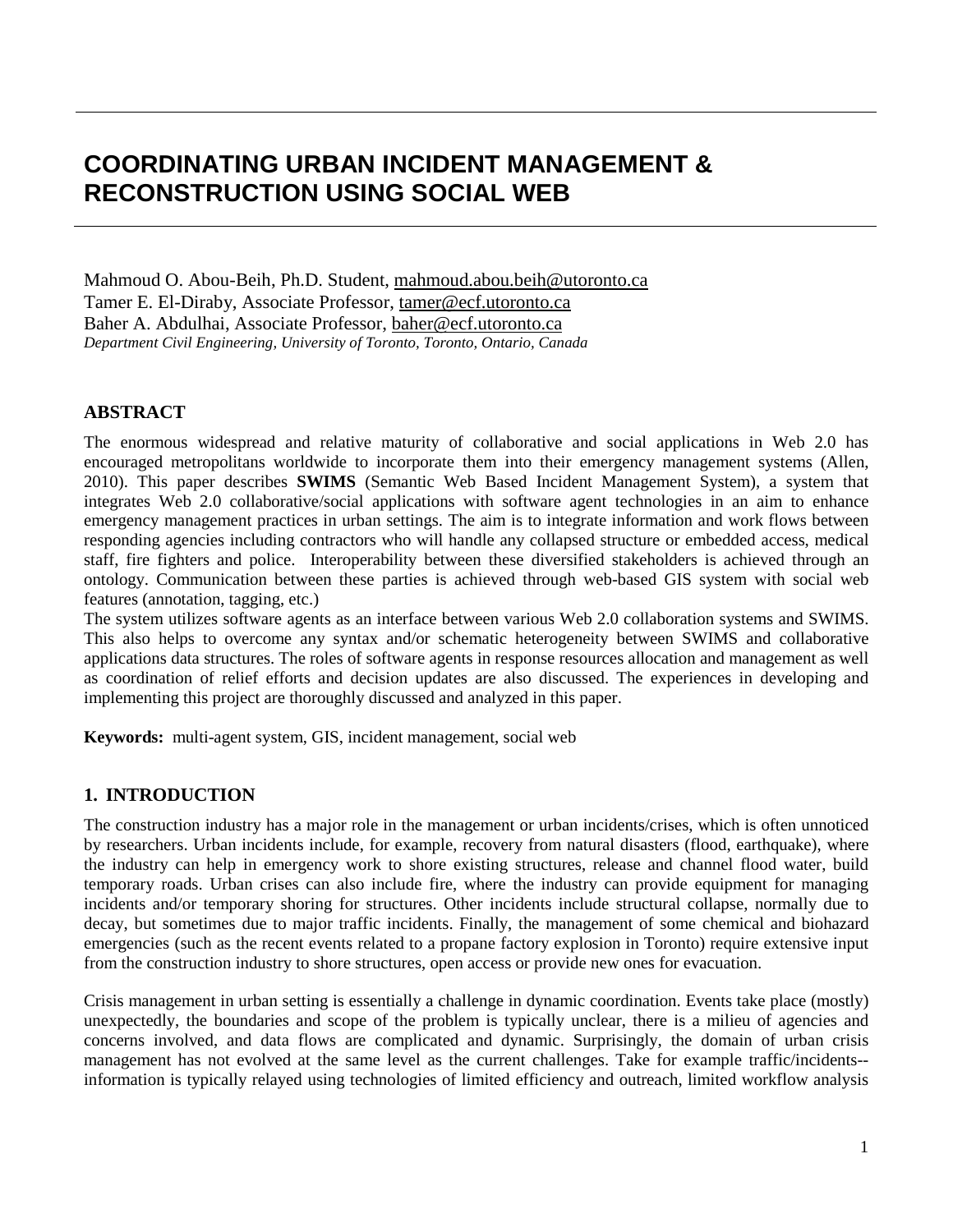and integration is utilized, limited optimization and analysis of resource usage and logistics, and no semantic communication systems for human communication.

The solution, advocated by this research work, benchmarks some of the subtle lessons learned in construction informatics. It is argued that one of the major lessons learned in construction informatics is the need to integrate these three dimensions: data flows, process structures and human-to-human communication. To illustrate, One can notice that, initially construction informatics focused on data interoperability (mainly in CAD through IFC). However, it was found out that integrating process structure and people input is more important. This is why IFC had to evolve into BIM (building information model) and this why the social and semantic webs are receiving much attention in construction informatics nowadays.

Moreover, with the current almost ubiquitous communication technologies/devices and wide spread of *Web 2.0* applications; public role as information producers as well as consumers is providing more access to real-time data from incident scenes (Zhang, 2009). Authorized tracking of motorists' smart phones can provide valuable information regarding network traffic speeds and/or flow volumes. Motorists/passengers can report incidents or traffic performance information using tools such as twitter, flicker, emails, sms …etc. More importantly they can support reported information with visual aids such as photo shots or videos taken using smart devices built-in cameras.

This paper summarizes a proposed platform to enhance the collaborative management of urban incidents with focus on three fundamental issues:

- 1. Collaborative integrated analysis of the roles and duties of participating agencies: this includes sharing work flows, analyzing possible collaboration scenarios, identifying actors and their roles (who provide what information to who). For example, how can we share images of a collapsed structure (due to a traffic accident) with engineers and contractors to assess the best course of actions and dispatch the right equipment and talent to handle the situation?
- 2. Dynamic resource allocation and utilization. How can we integrate human and physical resources to handle one or more incidents? Which resources should be dispatched to which location? Why? How can we use intelligent transportation systems to route physical recourse to the emergency construction site faster?
- 3. Connecting decision makers to negotiate and manage situations. Developing a portal for situation management and communication between users (residents and media) and decision makers. The aim of the platform is not to optimize decision. Rather, provide quick and streamlined access to information and allow decision makers to negotiate a solution.

## **2. SCOPE**

The veracity and accuracy of information about incident location, as well as the information on the characterization of such incidents, has always been on the agenda of discussion of various parties involved in traffic incident management. Traditionally, this information is provided by either law enforcement or traffic agencies and therefore tend to be highly centralized and slow to disseminate. Response agencies (such as contractors, medical staff, fire fighters) may not receive accurate or timely information about the incident, its evolution, and its management status (who has been dispatched, who has arrived at site, which resources have been deployed, which additional resources exist or are available, etc.). It allows users to access and register incident related information at different locations on a map interface supported with underlying GIS-based tools and application. GIS provide spatial database infrastructure for storing traffic network real time performance data/information, locate closest response facilities, and estimate incident impacted routes travel time. On the other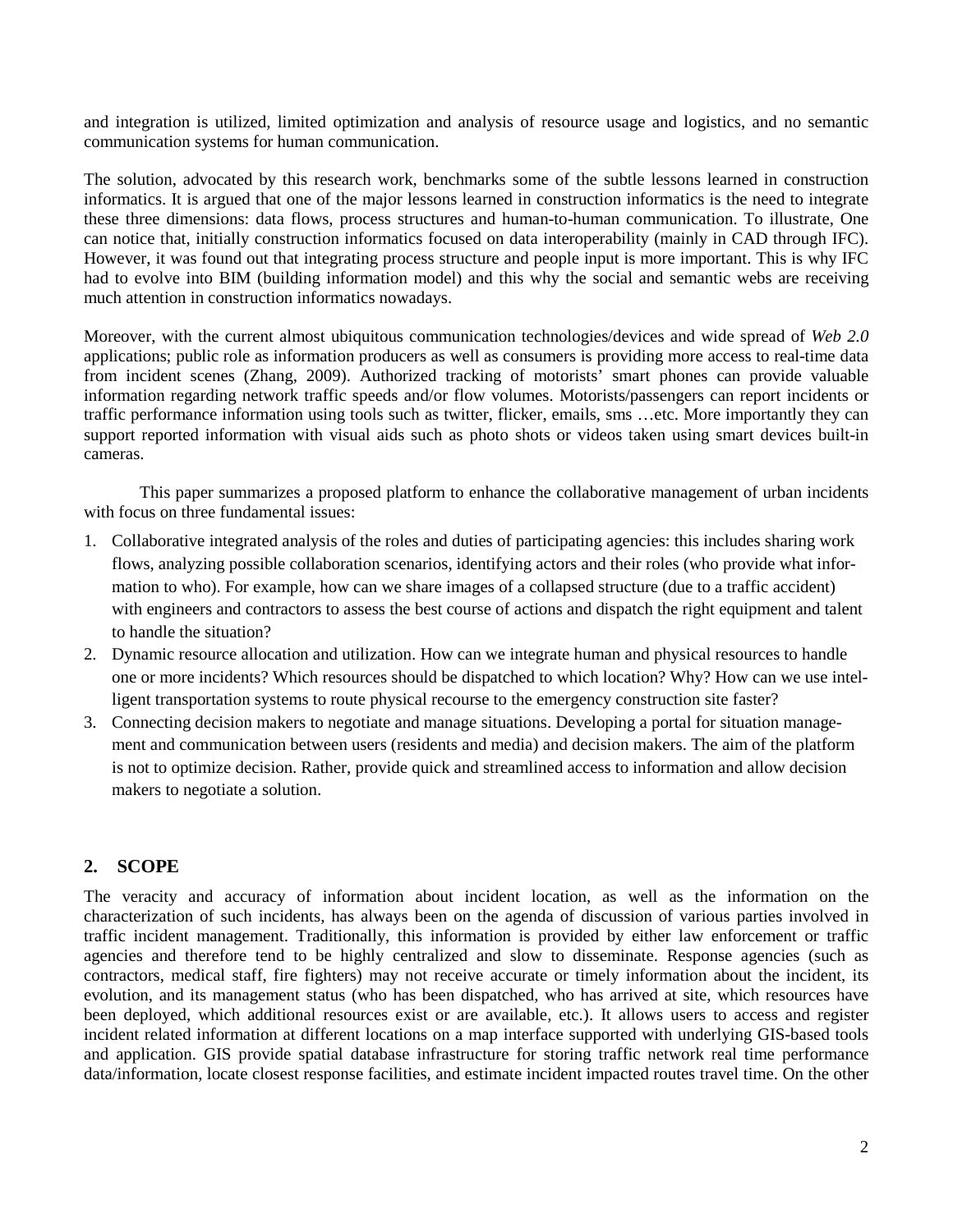side, GIS stores reported information, so that analysts can collect this data and analyze incidents occurrence patterns.

The main advantages/features of the proposed system are: (i) increase detection rate and decrease detection time through fostering public participation in traffic incidents reporting, (ii) enhanced initial assessment of incident severity through videos and photos provided through smart personal digital assistance devices (PDA), e.g. iphone, ipad, blackberry …etc, (iii) efficient incident information dissemination through increasing public interaction using *Web 2.0* social media, and (iv) alleviate the burden of handling massive information flow from human operators through using intelligent software agents.

The realization of these goals requires the interaction of multiple heterogeneous **IT** systems/applications and is subject to the provision of communication interoperability between them. The construction engineering domain provides several lessons to be learned specifically in this area. In the construction engineering literature there are established research trends in data exchange standards (e.g. IFC and BIM) and ontologies integration in order to achieve interoperability between heterogeneous **IT** systems (Succar, 2009). Ontologies support interoperability through knowledge rather than information sharing, providing capabilities for high level domain reasoning that can be used by interacting intelligent software agents.

# **3. SYSTEM ARCHITECTURE**

The proposed system is called Social Web-Based Incident Management System (SWIMS). It adopts an open and ad-hoc architecture, where various stakeholders are free to join or leave the system. *SWIMS* uses multi-agent system (MAS) architecture that allows multiple human and artificial software agents to interoperate in pursue of individual and/or common goals. In such framework, any agents can join/leave the system subject to certain rules and constrains. ad-hoc open MAS should incorporate the following characteristics:

- A knowledge model capturing the domain of interest, defining the attributes and relationships of the domain component entities. Built on this knowledge model a set of axioms (rules) constraining and defining the agents' behavior norms in the vicinity of the developed system, i.e. domain ontology.
- Well defined agents' roles based on the design of MAS workflow/s and/or interactions with external systems. The system should have a set of unique roles; however each role can be fulfilled by one or more actor (agent).
- Adoption of a standard set of interaction protocols, covering possible interactions scenarios in the MAS. Thus agents' actions/reactions follow defined patterns, simplifying the coding and implementation of their business logic.
- Agents interact through asynchronous message exchange, direct invocations among agents is strictly prohibited. Message exchange is the core of any MAS. Upon a message receive, it is up to the receiver agent to reject or respond to the message based on the coded business logic and/or inferred system rules. In addition, relying on message exchange will make the MAS platform and coding language independent, i.e. agents from external heterogeneous systems can interact with the MAS.

Agents need to be able to communicate with users, system resources, and each other to coordinate their decisions/actions. The *Foundation of Intelligent Physical Agents* (**FIPA)** supports a set of standards for message communication between interacting agents, expressed using special communication languages, *Agent Communication Languages* (**ACL**), the most common of which is the **FIPA ACL** (Bellifemine and Poggi, 2004). **FIPA** was founded in 2003 to provide a set of universally accepted standards that defines agent interaction protocols, supporting interoperability between different systems (Bellifemine, 2007). The content of **FIPA ACL** is formed standard speech acts and interaction protocols, Figure-1. In order to efficiently communicate agents must also share an ontology of their domain; formed of the terminology that they use to describe this domain. In an open environment, agents are designed around various ontologies, either implicit or explicit, although explicit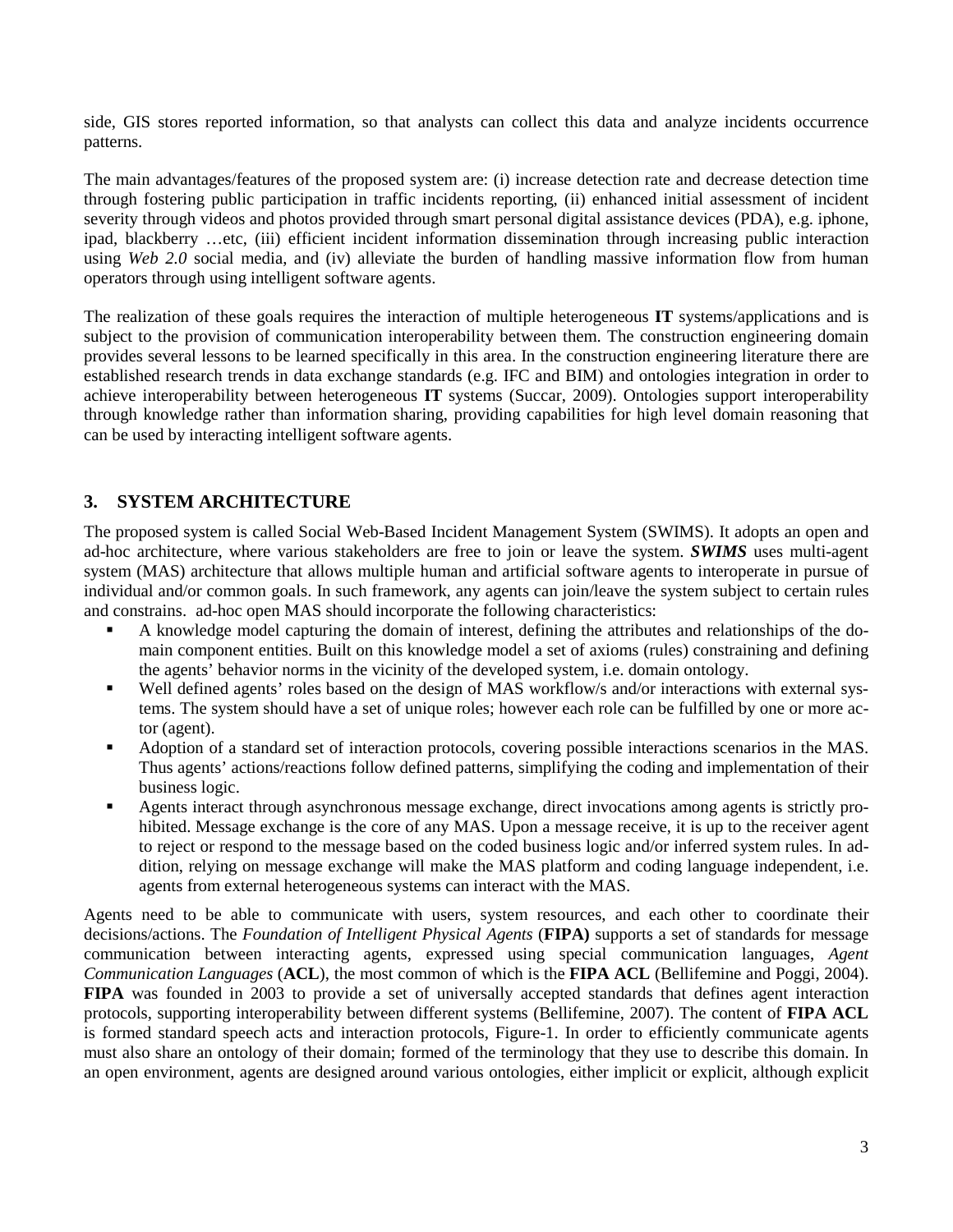ontologies, together with a standard mechanism for accessing and referring to them, are necessary in order to allow communication (Bellifemine, 2007).



Figure-1, Agent Ontology-based Communication Model

#### **4. SWIMS COMPONENTS**

*SWIMS* is designed as an open collaborative system that is able to seamlessly integrate public participants (i.e. travelers), involved agencies and legacy systems in ad-hoc framework formed upon an occurrence of traffic incident. Accordingly, *SWIMS* can be defined as the Set formed of the following main components:

$$
\textit{SWIMS} = \{A_s, A_R, A_O, A_E, A_{RE}, LS, O, IP, N\}
$$

**A s** are the system core agents responsible for monitoring, lifecycle management, publish and search for other agents services. Two types of agents are defined under this category: the **DF** and **AMS** agents. Based on **FIPA** Agent Management Specifications, every **FIPA**-compliant platform should at least host a default **DF**, and **AMS** agent. The **DF** (*Directory Facilitator*) agent provides 'yellow pages' service that allows other agents to publish description of one or more service they provide in order to be easily discovered by other agents in the system based on description/s match. *SWIMS* support the deployment of several **DF** agents- if required- to provide a **single** distributed yellow page catalogue, supporting system fault tolerance.

The **AMS** (*Agent Management System*) agent is responsible for managing the system agents' lifecycle. Each agent must register with the **AMS** agent to obtain a unique id, which is used by **AMS** to monitor the agent status (e.g. active, suspended, waiting …etc.). **AMS** is the only agent with the ability to enforce termination on any agent with undesired behavior or service. Several copies of the **AMS** can exist in the platform, however only one copy is allowed to be active. It has also the ability to request any agent to perform specific management function/s, based on coded logic.

**AR** represents set of agents representing each response agency involved in the incident management process. It can be EMS Agent (Emergency Medical Services), structural designer, contractor, equipment supplier, Fire-Rescue, Law-Enforcement …etc. these agents mimic the major players, their resources, capabilities and roles. Each Responder Agent has unique geographic coordinates, representing its spatial location within the network (e.g. a hospital location for EMS Agent).

Organizational agents  $(A<sub>0</sub>)$  are defined according to the organizational role of the agent in the incident command organizational hierarchy. Four types of agents defined under this category: the Communication, Commander, Safety, Media agents. The Communication agent is the first to receive incident alert. For example, Law-Enforcement agency can be the first to know about an incident. In other situation (especially with traffic incidents) traffic management centre can be the first to know. Based on the reliability of the alert source the agent decides whether to initiate a verification process or not. **SWIMS** is designed to receive incidents alerts from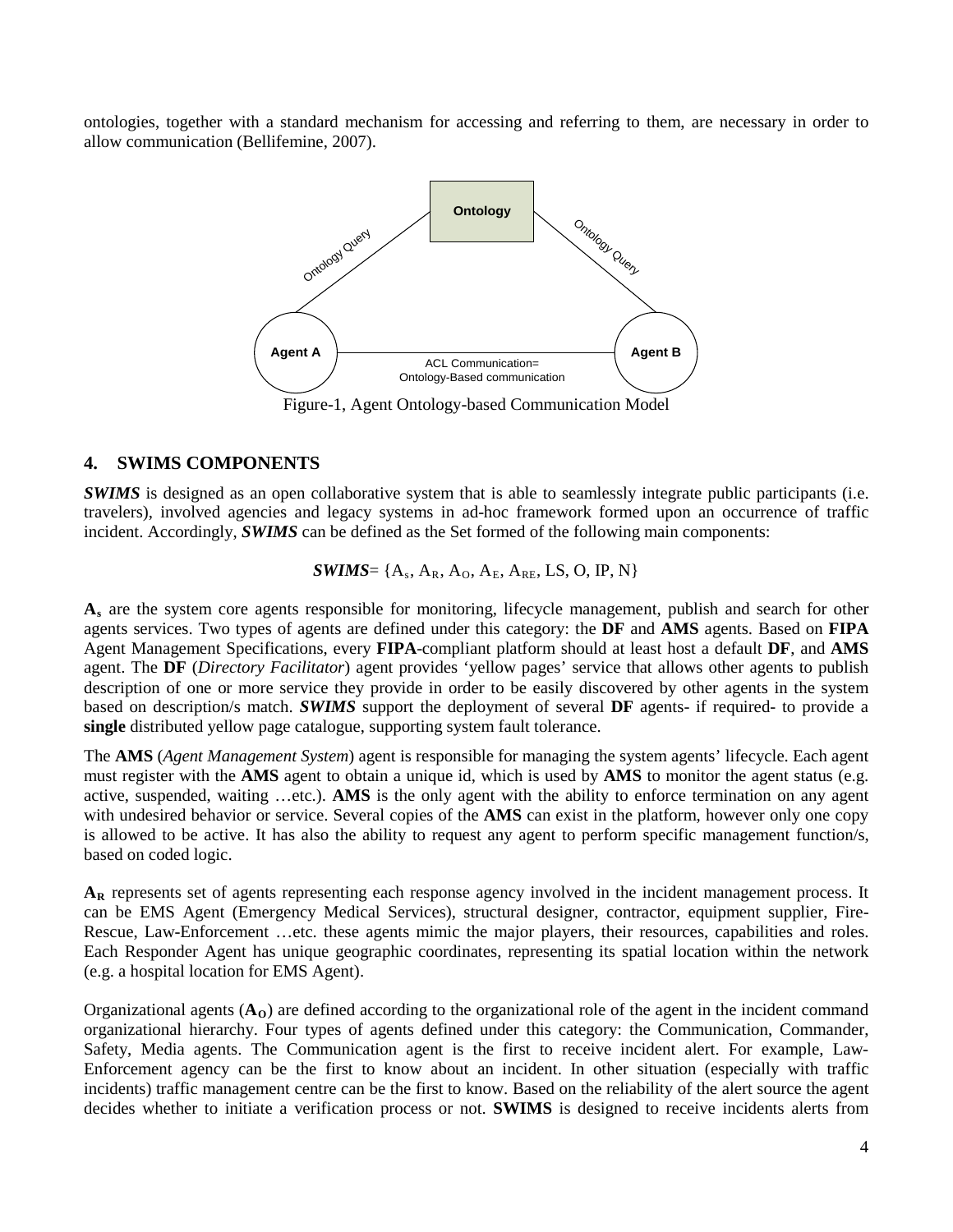variety of resources, including Automatic Incident Detection software, public notification to emergency call centers or traffic report hotline, on scene police or traffic patrols, through the internet using hand held PDA's or smart phones…etc. Each of those sources initiates an *Incident-Alert* message that is sent to the *Communication-Agent* containing the incident data collected so far.

The *Communication-Agent* classifies alerts as either trusted or untrusted. Trusted alerts for example are alerts from on scene officers that require immediate responders dispatch. Untrusted alerts are verified through CCTV within the incident location proximity otherwise police patrols are dispatched to the incident scene to verify. *Commander-Agent* receives the updated incident alert report from *Communication-Agent*, and generates a response plan, which may or may not require the approval of *Safety- Agent* representing domain expert, assigned this agent role based on reported incident attributes. It may be an experienced structural engineer in case of bridge collapse or environment protection expert in case of HAZMAT spillage. The *Commander-Agent* takes as well the role of coordinating the notification and dispatching other responders to the incident scene. *Media-Agent* is responsible for posting incident related information to roadside variable message signs, traffic radio channels, dedicated websites and other registered media sources.

*External-Agents*  $(A_E)$ , are probably the most emphasized component in **SWIMS**. They are not originally registered in the system but their participation is favored (mainly through *Web 2.0* apps) during the incident relief effort. This type of agents can be freeway travelers sending incident alerts with their smart phone through the internet or agent/s disseminating traffic data to motorists. It was a design choice either to establish a new infrastructure to interact with these external agents (i.e. web apps developed from scratch) or relying on existing Web 2.0 apps and the favor went to the latter. This was rationalized based on the following three reasons: (i) using already popular resources of collaborative systems (micro-blogging in *SWIMS* case) such as '*twitter'* will build upon the existing popularity of this *Web 2.0* apps and save the need to publicize it to the traffic network users, (ii) It will save development and maintenance costs by relying on the already existing freeware open source capability with no need to worry about running costs such as maintenance, and finally (iii) a generic interface will be used between these collaborative systems and *SWIMS* which can be used by other developers to integrate their applications similar to twitter to the system. Thus the system can have unlimited outreach and growth to include other social web applications in the future, e.g. Flickrs or electronic mailing list.

The *Reputation-Agent* ( $A_{RE}$ ) is responsible for keeping an updated database of the credibility of various agents/users interacting with the system. The credibility is calculated based on the agent/user interactions and acceptance of *SWIMS* norms defined in *N*. *Reputation-Agent* deals primarily with *External-Agents* and users sending incident alerts to the system, classifying them into one of the following categories: *certified*, *invited* and *untrusted*. Entities tagged as '*certified'* are sources that has provided true incident alerts and the past and had gained *SWIMS* credibility. *'Invited*' sources are entities that do not have strong record in the system and their alerts must be verified, while '*untrusted'* refers to entities with track of false alerts.

**LS** refer to the set of *legacy software* applications, e.g. GIS, traffic simulation, route guidance, vehicle tracking …etc. **O** is *SWIMS* agents' communication ontology, and **N** is set of norms (rules) used for agents reasoning and behavior definition. An *interaction protocols* (**IP**) are set of message exchange sequence following a predefined communication pattern (Miyazaki, 1998). They are generic communication patterns that can be applied in several situations irrespective of the application domain (O'Brien and Nicol, 1998). The main interaction protocols used in *SWIMS* are **FIPA-Contract-Net** for dispatching *Responder-Agents*, **FIPA-Subscribe** for notifications of traffic status updates, **Inform-Confirm** protocol for incidents alerts, and **FIPA-Request** for carrying out tasks such as routing emergency vehicles, finding closes facility...etc.

# **5. AGENTS ACQUAINTANCES DIAGRAM**

Agent acquaintances identify interactions between agents, human operator and external resources and legacy system. **SWIMS** agents diagram depicted in Figure-2, includes four types of elements: agents, human operators,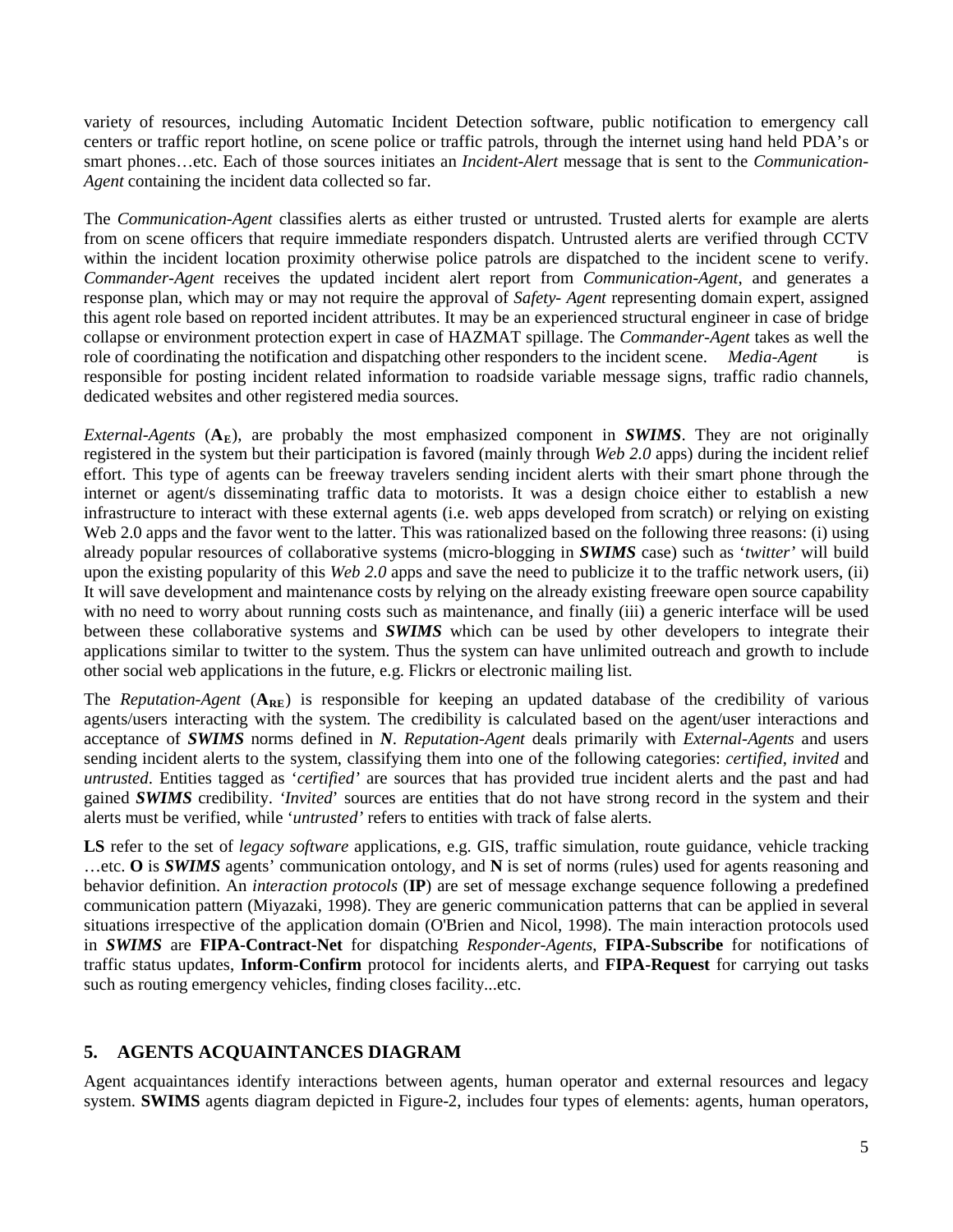external resources, and acquaintances between agents. **SWIMS** interact either directly with external/legacy software application if these applications performs atomic functionalities (simple single functionality), or through a transducer agents for application requiring complex interactions.



Figure-2 **SWIMS** Agent Acquaintance Diagram

## **6. GENERAL WORKFLOW**

*SWIMS* provides span of channels to detect and report incidents this includes automatic incident detection algorithms, phone calls, smart phones short or *Web 2.0* messages …etc. The incident alert is sent to the *Communication-Officer Agent* and pop-up on map interface for the human operator. The operator then verifies the incident occurrence using closest camera to the incident location. The closest camera algorithm is provided by GIS functionalities underlying *SWIMS*. Figure-3 depicts the system architecture, while Figure-4 illustrates the interface of the communication officer agent portal.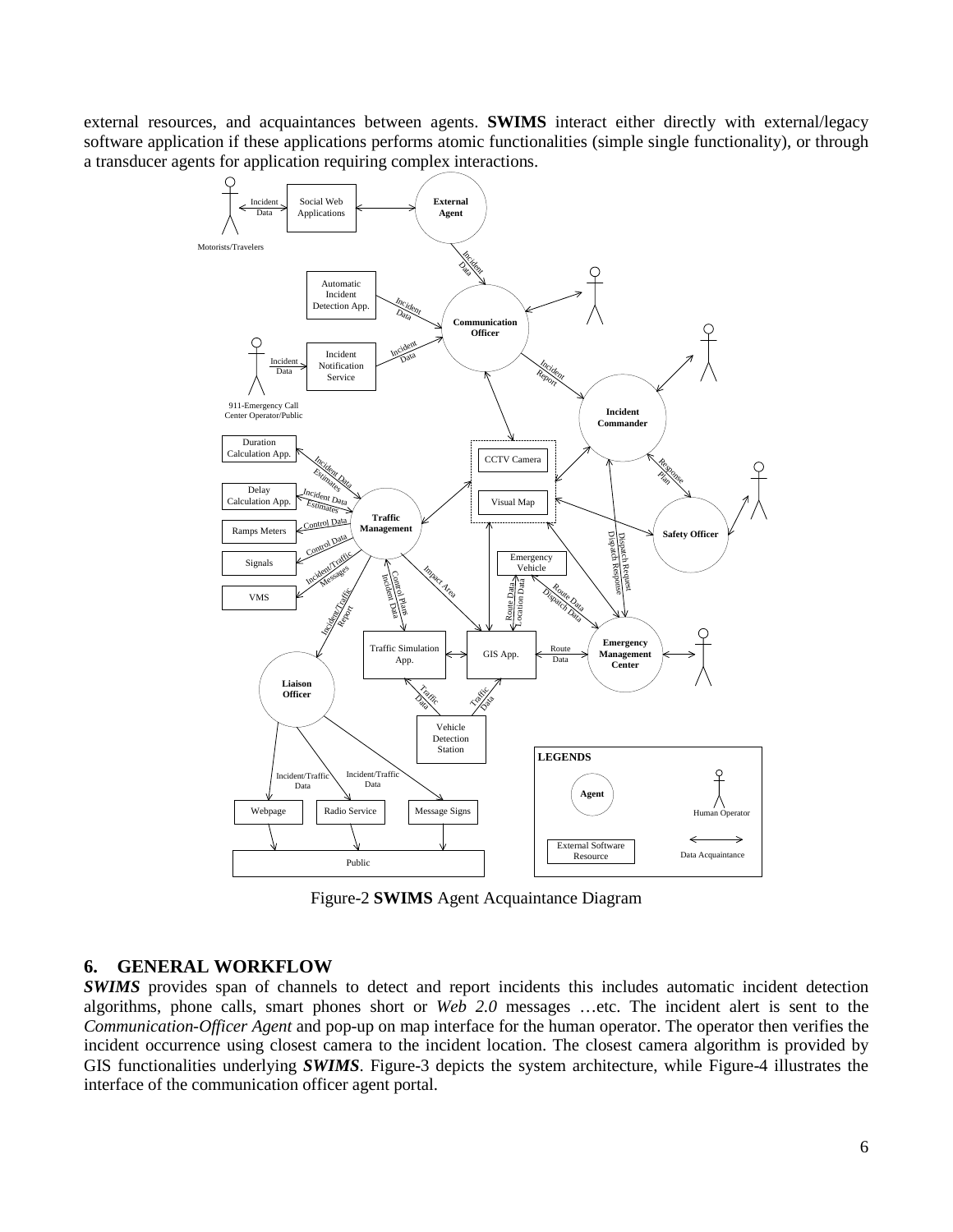

Figure-3 System Layered Architecture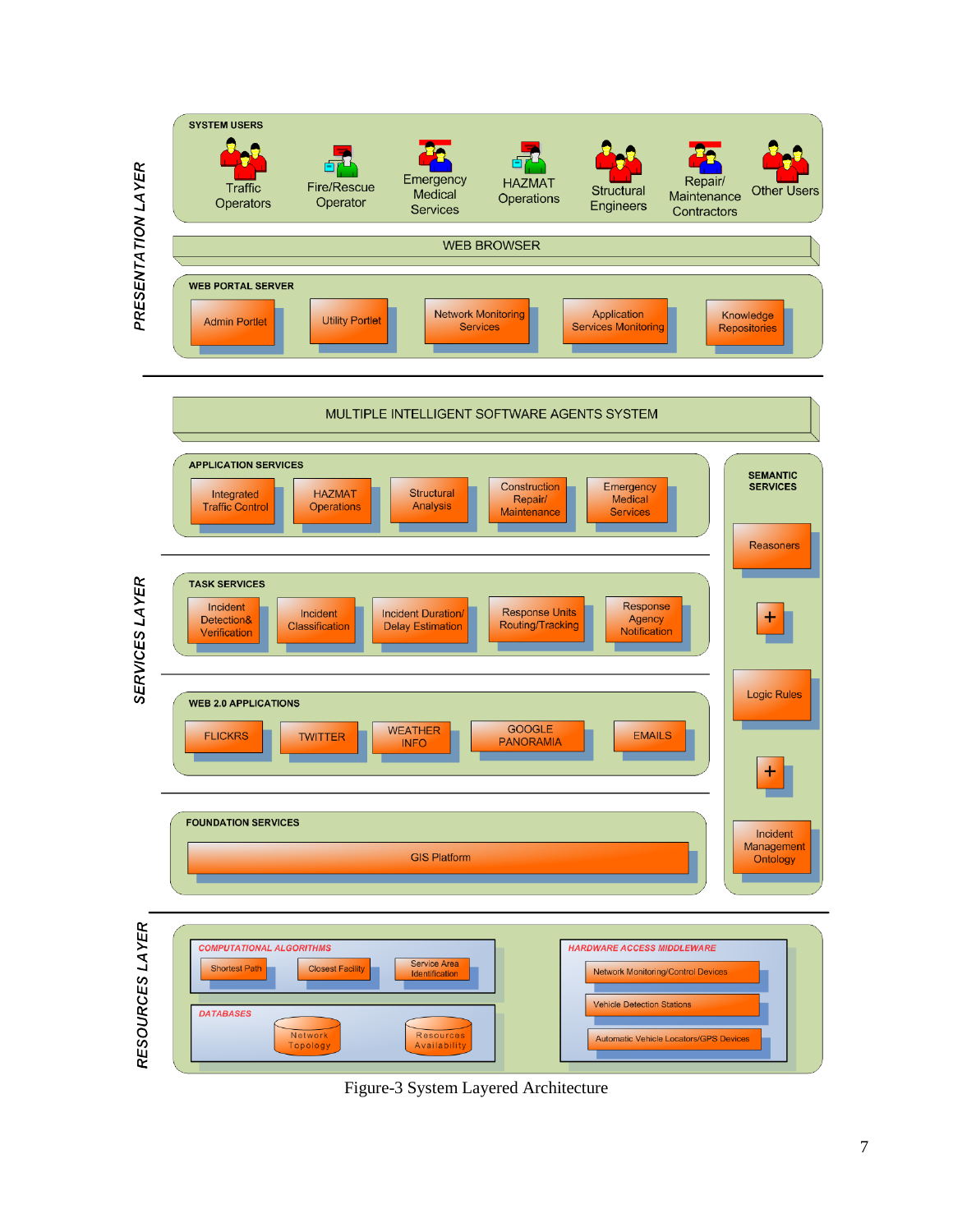Once the incident occurrence is verified, an incident report is generated from the *Communication-Agent* and forwarded to other agents in the system. The *Commander-Agent* analyzes the reported incident attributes, identify required response resources, and allocate these resources using closest facility algorithms provided by the underlying GIS infrastructure. Dispatch requests are then triggered between the Commander-Agent and other emergency response units to confirm availability and route these units to the incident scene. Simultaneously, a traffic controls agent overtakes the management and relief of incident related congestion. Figure-5 depicts *SWIMS* underlying process models, expressed using *business process modeling notation*.



Figure-4 *Communication-Agent* PortletInterface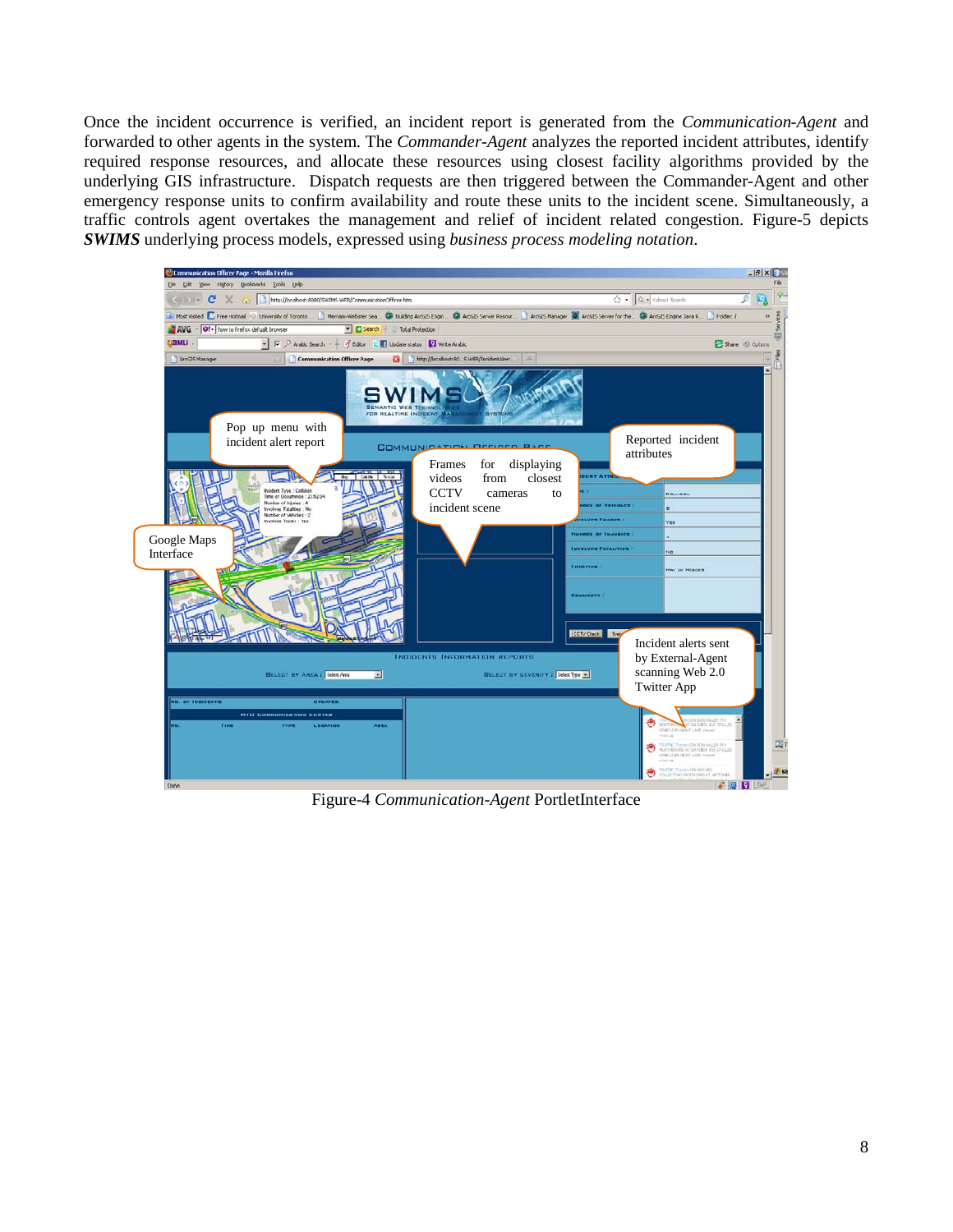

Figure-4 SWIMS Traffic Incident Management Process Model Workflow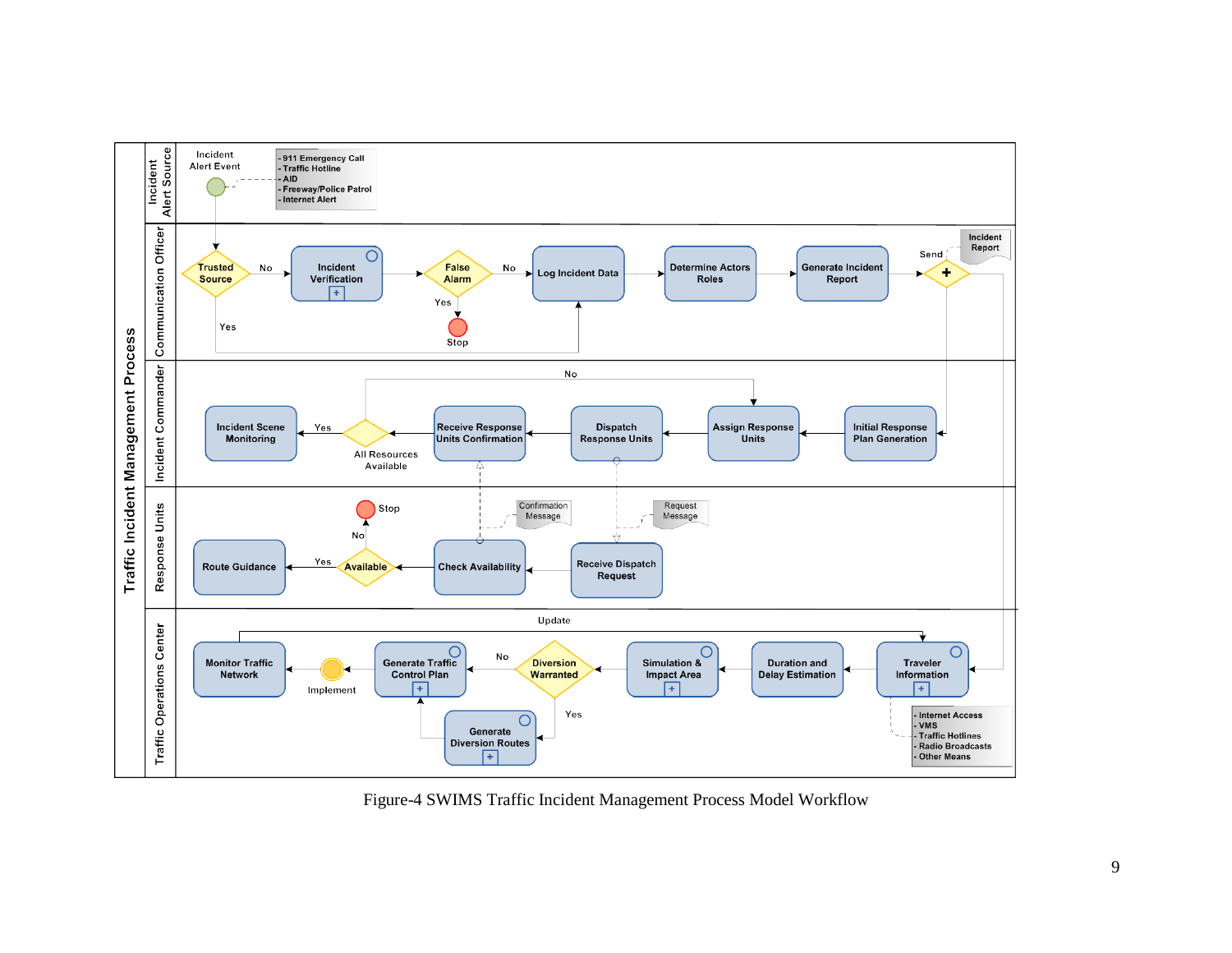#### **7. CREDIBILITY OF USER/S REPORTED INCIDENTS**

*SWIMS* collaborative and open style dictates the need for mechanisms for rewarding/punishing *External-Agents* that delivers incidents alerts to the system. There is a trade-off between diminishing constraints imposed on agents in order to increase participation and rigid control to avoid unwanted behaviours, such as false alarms or fake incident information. *SWIMS* does not require the user to become a member in the system in order to report an incident. For example an incident reported through *Twitter* micro-blogging tool will only include the username and email address. However, the credibility of the information is further boosted if the message is supported by visual aids such as photos and/or videos. Furthermore the more alerts that are reported, the more trustworthy they are.

*SWIMS* uses two types of scores (ratio) to assign a *reputation index* for each user interacting with the system, these ratios were adopted from (Furtado, 2010). More precisely:

- The rate of true reporting ( $N_{\text{True}}$ ) made the by the user divide by the total number of previous participations  $(N<sub>Total</sub>)$ , denoted as  $R<sub>Report</sub>$ .
- The rate of addition information provided  $R_{\text{Add}}$  is measured from the number of incident reported by the user in which additional material was provided  $(N_{\text{Add}})$  divided by  $N_{\text{Total}}$ .

Finally, the *propagated reputation (PR)* is then computed from each acquired *reputation index (RI)* as a cumulative value from each number of participation. More formally, the user 'A' has the reputation function of  $\rho(A) = w \times PR + (1-w) \times RI$ , where *w* is a weight to ponder the importance of one type of reputation over the other. *SWIMS* reputation scores are used only in the background analysis by the *Communication-Agent* in order to account for the historical reputation for the user reporting the incident.

#### **8. SUMMARY AND FUTURE WORK**

In this paper we propose and outline a conceptual framework for an incident management system that adopts an open collaborative architecture supported by multi-agent system middleware. Within this system, ontologies are used to model the incident management processes and for agent communication. They integrate those processes based on their semantics and knowledge and enable the use of their encapsulated knowledge to achieve knowledge based collaborative incident management system.

This system will allow resources and knowledge sharing together with cross domains coordination leading to a cooperative decision making process among various stake holders involved in the incident management. It will provide a set of advanced services, which are seen as essential for any cross-domain successful incident management process. These services can be extended to future applications that can enhance further the system performance. The system will provide a platform framework that allows future users to develop their own applications. The sharing of resources coupled with information and communications management services, provided by the system, will help establish a flexible incident management model that can be easily copped to various municipalities, traffic authorities, and other incident management agencies under one geographically unlimited virtual incident management innovative organization.

## **9. REFERENCES**

Allen, J. (2010). "Knowledge-sharing successes in web 2.0 communities." *IEEE Technol.Soc.Mag.,* 29(1), 58-64.

Bellifemine, F., and Poggi, A. (2004). "FIPA-compliant agent infrastructures." *Methodologies and Software Engineering for Agent Systems. The Agent-Oriented Software Engineering Handbook,* Kluwer Academic Publishers, Dordrecht, Netherlands, 259-72.

Bellifemine, F. L. (2007). *Developing multi-agent systems with JADE.* John Wiley, Hoboken, NJ.